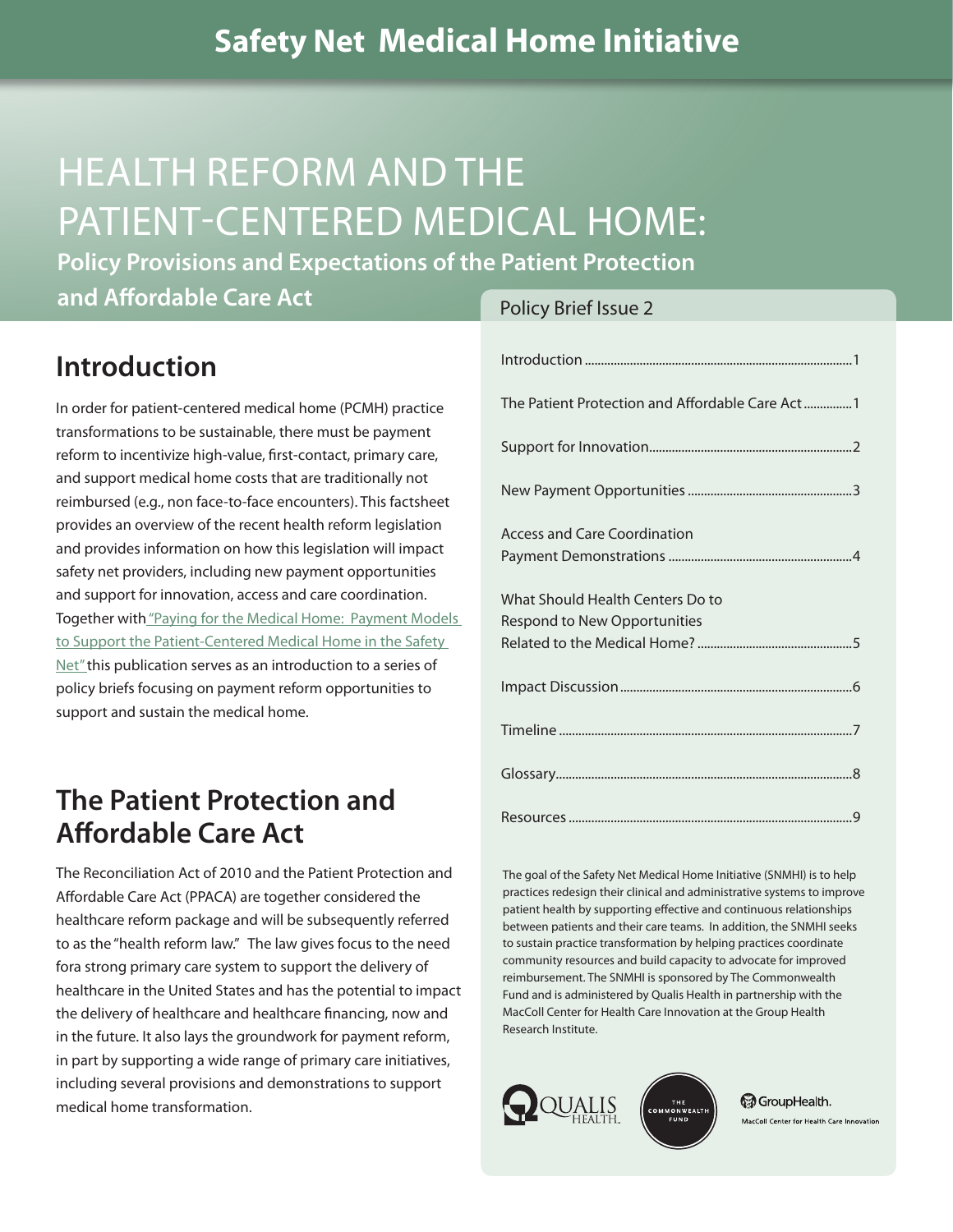# <span id="page-1-0"></span>HEALTH REFORM AND THE PATIENT-CENTERED MEDICAL HOME

Specifically, the law provides for increased FFS payments, expanded insurance access, expanded preventive care services, and provides support for a series of payment model demonstrations and pilot projects. Many of the payment models described in the separate policy brief on PCMH payment models (link) will be studied as demonstrations by the Center for Medicare and Medicaid Innovation (CMI), the new research and development arm of the Center for Medicare and Medicaid Services (CMS). These publically-sponsored demonstrations will augment our learning from the many private, multi-payer demonstrations taking place across the country.

The law can be broken down into three categories relevant to the Patient-Centered Medical Home (PCMH) including support for innovation, new payment opportunities, and access and care coordination payment demonstrations. All references refer to provisions within the PPACA unless otherwise noted.

# **Support for Innovation**

CMS will administer a number of demonstration projects promoting quality primary care. These include medical home demonstrations administered through the new CMS Center for Innovation, as well as changes in the health care law, which will support medical home concepts. There is a mix of provisions, including:

- Expanded access.
- Streamlined CHIP/Medicaid enrollment procedures.
- Expanded coverage for preventive services.
- Excluded cost-sharing for preventive services.
- Expanded care coordination efforts.
- Increased mandatory funding to CHCs over five years.
- Increased support for primary care workforce development.
- Increased insurance benefits that require mental health and substance abuse treatment services.
- Expanded support for mental health and substance abuse disorders (screening, brief intervention, referral) in a primary care setting.
- Medicaid emergency psychiatric demonstration project.
- Medicaid quality measures reporting and comparative outcomes research.
- Established Center for Medicare and Medicaid Innovation (CMI) charged with assessing payment reform models.
- Payment and delivery system demonstration projects: bundled payment, global payment and "ACOs" (Accountable Care Organizations).

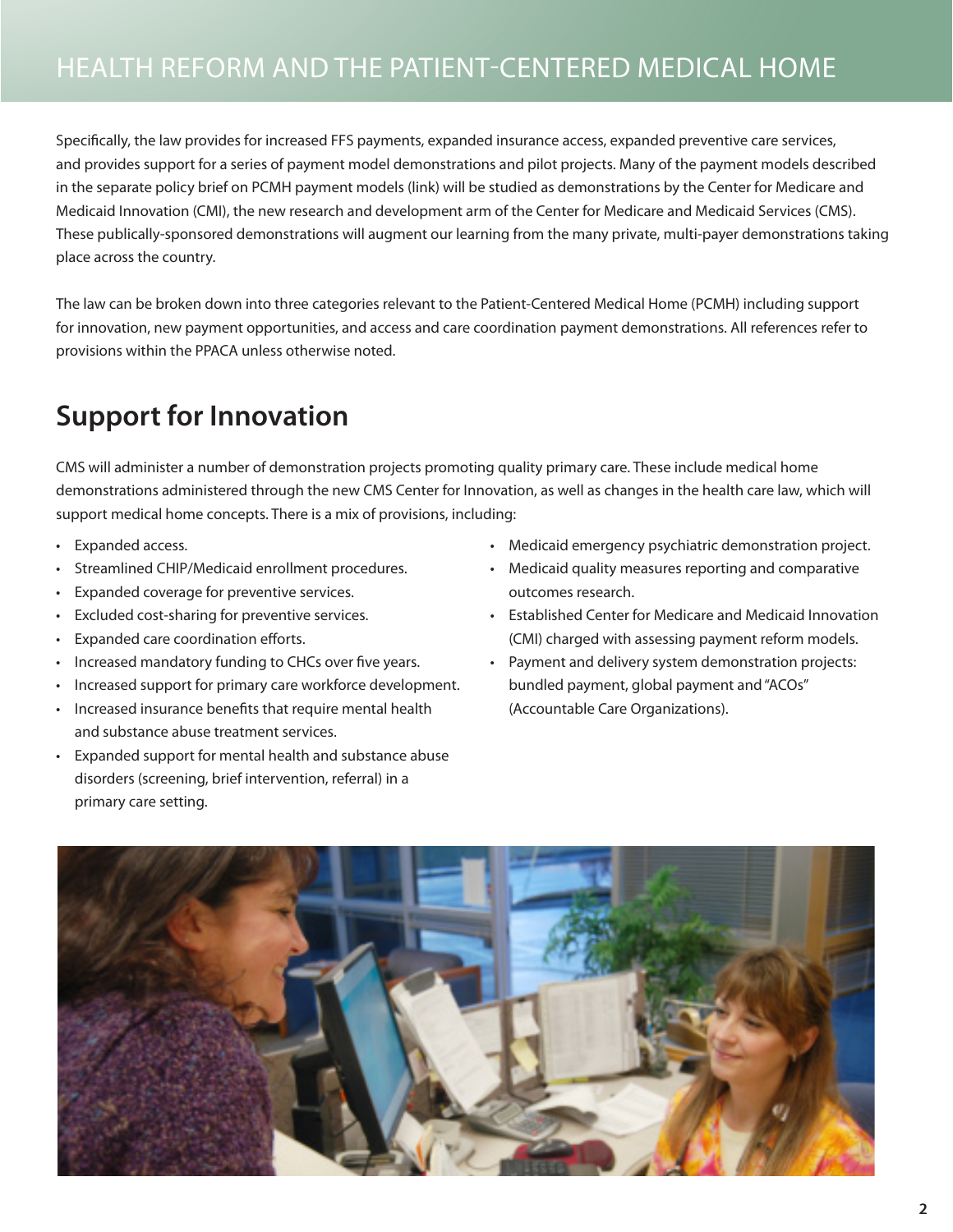# <span id="page-2-0"></span>**New Payment Opportunities**

The payment reform components of the health care law are intended to improve quality and value and include increased FFS payment for primary care, enhanced support for preventive care, coverage and service expansion, workforce development and health center payment protections and improvements.

### Increased Fee for Service Payment

#### for Primary Care

- Increases the Medicaid and Medicare payment rate by 10%to primary care practitioners for primary care services, effective FY 2011-2016 (Section 5501).
- Requires that Medicaid payment rates to primary care physicians for furnishing primary care services be no less than 100% of the Medicare payment rates in 2013 and 2014 (Reconciliation Act, 1202).
- Provides 100% federal funding for the incremental costs to the states of meeting this Medicaid requirement (Reconciliation Act, 1202).

### Enhanced Support for Preventive Care

- Improving access to preventive services in Medicaid and Medicare including (Sections 4104-6):
	- Any clinical preventive service recommended with a grade A or B by the U.S. Preventive Services Task Force (USPSTF).
	- Adult immunizations recommended by the Advisory Committee on Immunization Practices (ACIP).
- Incentives for chronic disease prevention for Medicaid beneficiaries (Section 4108).

### Health Center Payment Protections

#### and Improvements

Private insurers that offer plans through the new health insurance exchanges:

- must contract with health centers; and
- cannot pay less than the Medicaid PPS rate.

### Coverage and Service Expansion

Medicaid will be expanded to all citizens under age 65 with incomes of up to 133% of the federal poverty level (FPL) in FY 2014 (Section 2001). This change will result in coverage for approximately 16 million Americans who were previously uninsured.

Health centers are projected to serve a total of 40 million patients in the next 5 years.

- \$11 Billion in new funding over 5 years for Health Center Program Expansion beginning in FY 2011.
	- \$9.5 billion to expand operational capacity:
		- Operations funds may used for base grant adjustments; expanded medical capacity and service expansions (oral, behavioral, and pharmacy); new access points, including new starts and new sites; and enabling services.
	- \$1.5 billion will be allocated to allow health centers to expand and improve existing facilities and construct new sites.

### Workforce Development

The PPACA reauthorizes and expands workforce education and training programs under title VII and VIII of the Public Health Service Act.

- \$1.5 billion of new dedicated funding for the National Health Service Corps to place an estimated 15,000 primary care providers (including medical, nursing, and dental providers) in healthcare provider shortage areas (HPSAs).
- National Health Service Corps members may count up to 50% of their time spent teaching towards their service obligation.
- Authorizes the development of for residency programs at health centers and provides payments to community-based entities (CHCs) that operate teaching programs (Section 5508).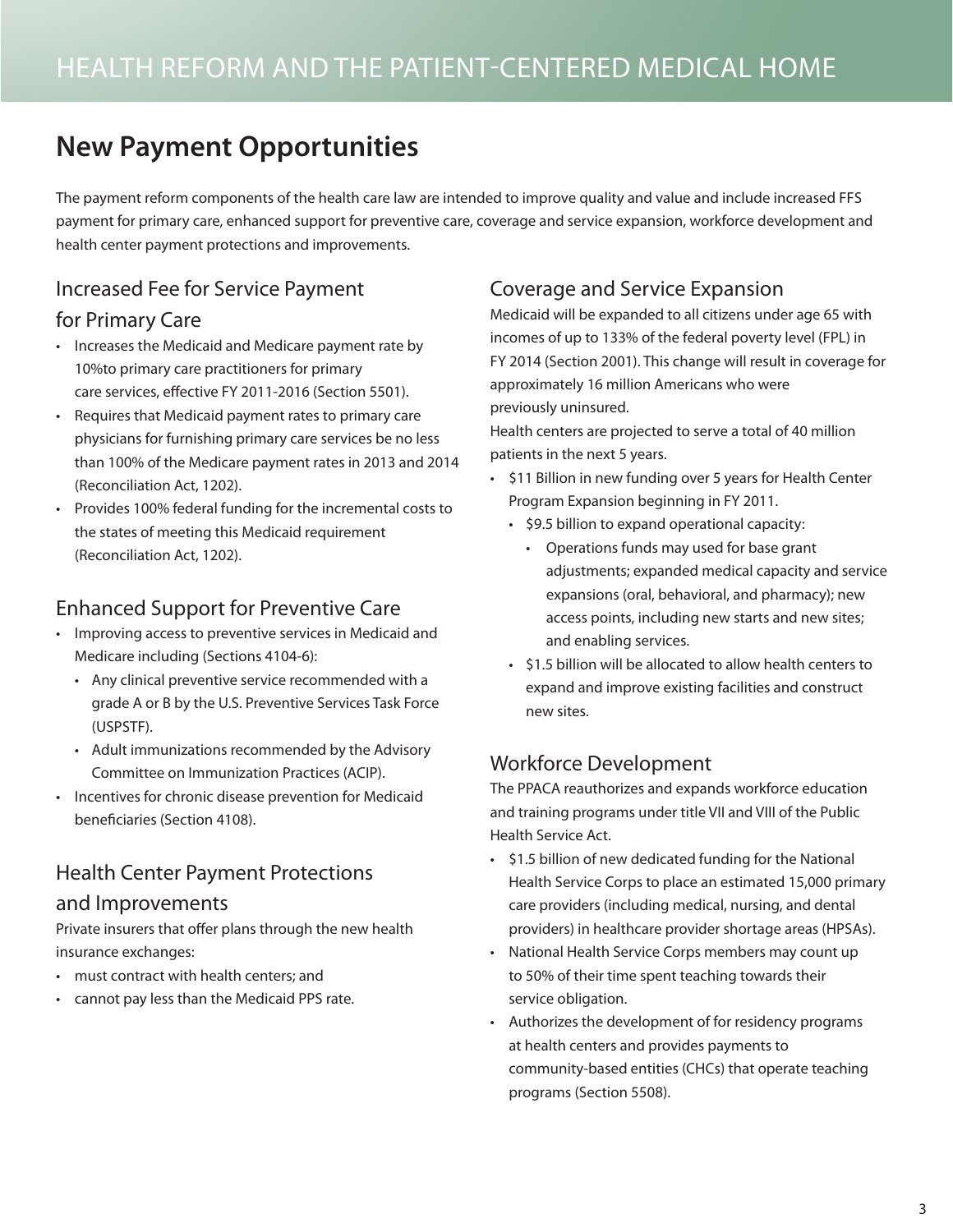# <span id="page-3-0"></span>**Access and Care Coordination Payment Demonstrations**

### Payment Delivery

- ACOs: ACOs manage the full continuum of patient care and will share in the cost-savings they achieve for Medicare and Medicaid programs.
	- A five-year Medicaid pediatric demonstration with incentive payments based on quality and shared savings (Section 2706).
	- Medicare providers will be eligible for an ACO demonstration, provided they serve a minimum of 5,000 Medicare beneficiaries and will share in the savings they accrue for the Medicare program (Section 3022).
- The CMS Innovation Center (CMI) has been charged with testing innovative payment and service delivery models. Successful models can be expanded nationally (Section 3021).
	- Global Payment: Up to five states can create a global, capitated, bundled payment system for a large safety-net hospital system to evaluate changes in health care spending and outcomes, including continuing care hospitals (Section 2705).
	- Bundled Payments: The CMS Innovations Center would establish a bundled payment demonstration project under Medicaid in up to 8 states for a Medicaid beneficiary (Section 2704):
		- For an episode of care that includes a hospitalization.
		- For concurrent physicians services provided during a hospitalization.
- Medicaid State Plan Option with enhanced FMAP to promote health homes and integrated care. Enrollees with two chronic conditions, or one chronic condition and risk of a second, can designate a qualified health provider as their health home. Services include comprehensive care management, care coordination and health promotion, comprehensive transitional care and community and social support services (Section 2703):
	- Requires hospitals to establish procedures to refer eligible individuals with chronic conditions to designated providers;
- Includes a methodology for tracking avoidable hospital readmissions and cost savings realized from improved chronic care coordination; and
- Includes a proposal for use of health information technology in providing home health services.
- Community health teams to support the development of medical homes for persons with chronic conditions by increasing access to comprehensive, community-based, coordinated care (Section 3502).
- Grants for medication therapy management (MTM) services provided by licensed pharmacists as part of a collaborative approach to the treatment of chronic diseases (Section 3503).
- Grants for a consortium of health care providers under a joint governance structure to create Community Based Collaborative Care Networks comprised of a hospital and an FQHC (where available) to provide comprehensive coordinated and integrated health care services for low-income populations (Section 10333). Grant funds may be used to:
	- Assist low-income individuals to enroll in health coverage programs, obtain a primary care provider and access health services;
	- Provide case management and care management;
	- Perform health outreach using neighborhood health workers;
	- Provide transportation;
	- Expand capacity through telehealth, after hours services or urgent care; and
	- Provide direct patient care services.

## Data Reporting

To support quality improvement for Medicaid patients and providers, the health reform law directs the Secretary to:

- Identify a set of recommended adult quality health measures for Medicaid-eligible adults and establish a Medicaid Quality Measurement Program (Section 2701).
- Data collection and other public reporting requirements (Sections 3015, 10305).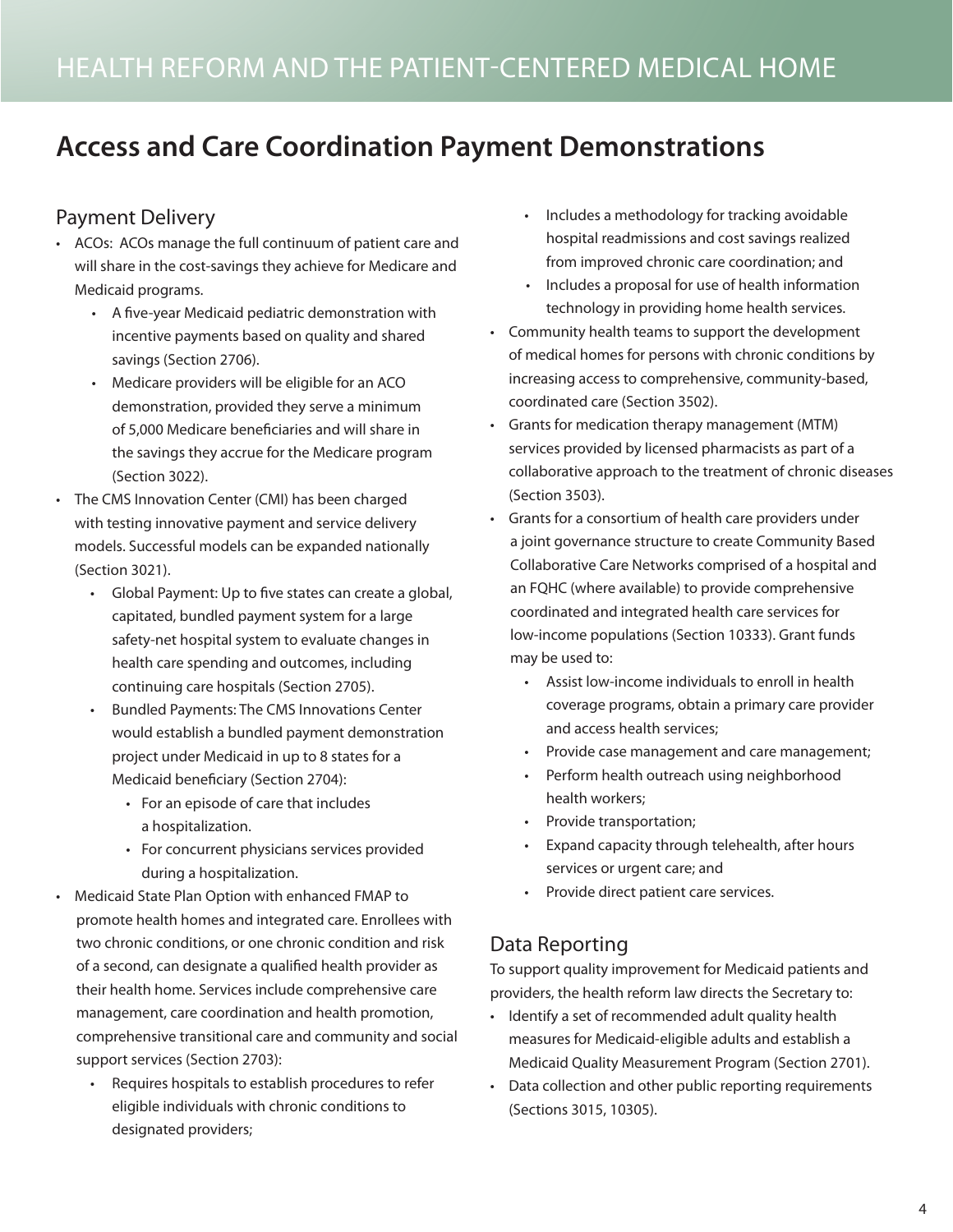#### <span id="page-4-0"></span>In order to respond to these new opportunities, Health Centers should:

- 1. Develop medical home capabilities.
- 2. Prepare for changes in patient insurance status.
- 3. Pursue the Medicaid medical home state option for enrollees with two chronic conditions.
- 4. Pursue grants to establish community health teams supported by capitated payments to qualified providers.
- 5. Consider strategies for accepting global payment and forming or operating within an ACO.

# **What Should Health Centers Do to Respond to New Opportunities Related to the Medical Home?**

- **1. Develop, demonstrate, and sustain medical home capabilities.** CHCs need to develop and demonstrate their medical home capabilities as other primary care practices begin to do so. Public and private payers will expect it, and strong performance will become important as payment systems become more performance-based.
- **2. Prepare for changes in patient insurance status.** Not only will Medicaid and other payers look for medical home capabilities from their contracted primary care practices, but they will need more capacity as Medicaid enrollment increases, quite dramatically in many states. In addition, people will be buying coverage through new health exchanges. As a result of these changes, CHCs will need to a) grow their medical home capacity, b) be a part of a sufficient number of health plan networks to gain access to those enrolling through exchanges, and c) prepare for changes in the source and composition of their funding stream.
- **3. Encourage and support state efforts to pursue the Medicaid medical home state option for enrollees with two chronic conditions.** States will find this opportunity, Section 2703, to be attractive as it offers 90% match for the first 8 calendar quarters. With many states interested in medical homes but lacking budget funds to support enhanced payments, this presents an opportunity to implement and evaluate a pilot at community health centers and other high-volume Medicaid providers at relatively modest cost to the state. States with existing medical home initiatives will also want explore the opportunity. There are restrictions however, including eligibility being limited to beneficiaries with at least two chronic conditions, or one chronic condition and at risk of a second, or one serious and persistent mental health condition.
- **4. Encourage and support state efforts to pursue grants to establish community health teams supported by capitated payments to qualified providers.** This grant opportunity, contained in Section 3502, is based on a model employed in Vermont as part of its medical home initiative, the Blueprint for Health. The law states that the teams shall be community-based, interdisciplinary teams, which may include medical specialists, nurses, nutritionists, dieticians, social workers, and physician assistants, to support primary care practices, within the hospital service areas served by the eligible entity. Community health centers are well-positioned to assume this role. CHCs should study the Vermont model to gain familiarity with one application of the concept, and develop proposals to bring to their state Medicaid and/or public health agencies.
- **5. Consider strategies for accepting global payment and forming or operating within an ACO.** Many believe that ACOs must have medical homes as their foundation in order to succeed , and CHCs are potentially well-positioned to serve as that foundation. Hospitals and physicians are furiously affiliating and planning their strategies to forms ACOs and to contract under shared savings or global payment arrangements. Much of this is anticipatory activity, in advance of Medicare's testing of these models. While it is unclear at what pace these changes will take hold, CHCs should anticipate that Medicaid programs are likely to follow the lead of Medicare and commercial payers. CHCs do not want to be the last providers to plan for these possible changes.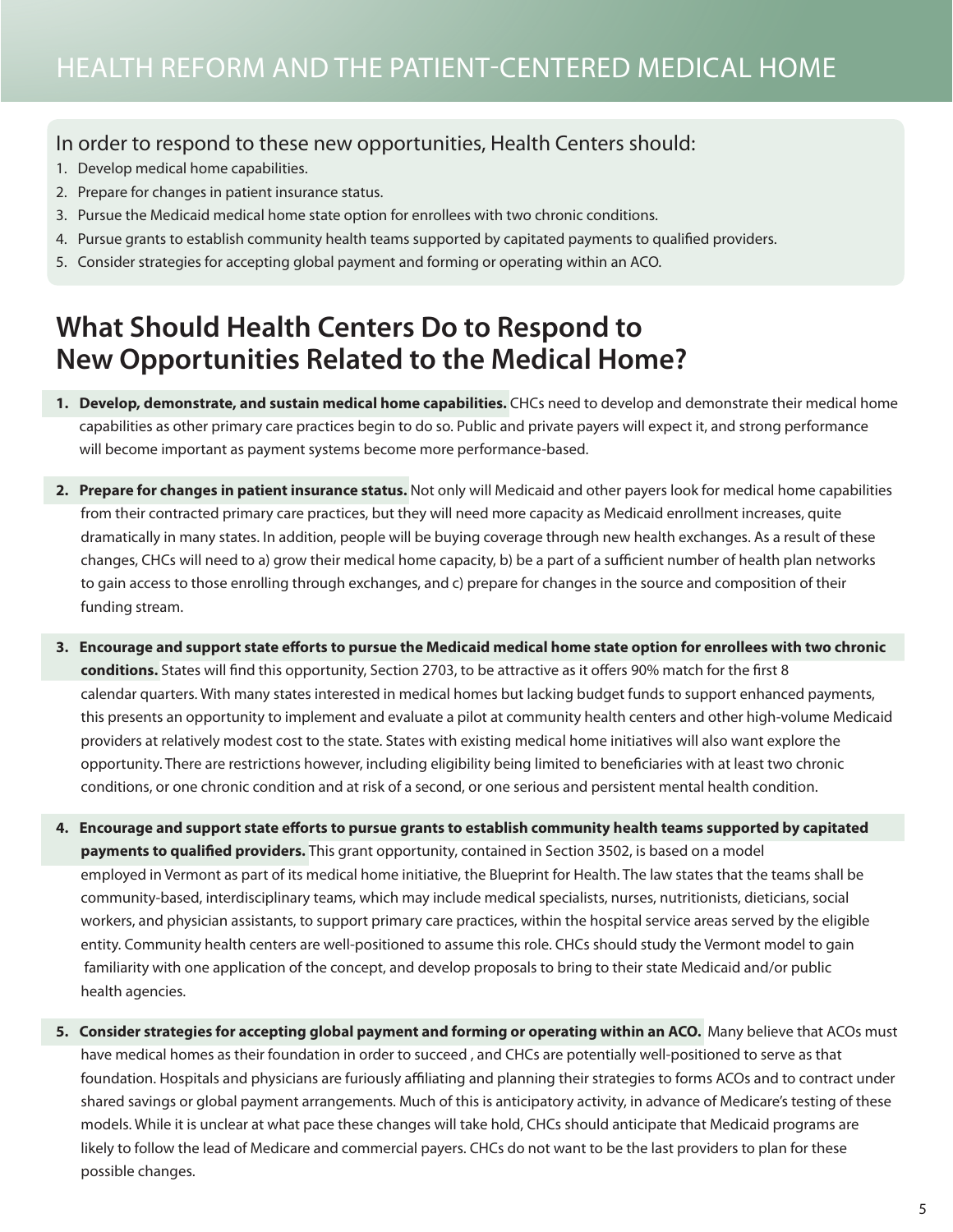# <span id="page-5-0"></span>**Impact Discussion**

The newly created Center for Medicare and Medicaid Innovation gives the Secretary of Health and Human Services authority to test models that promote broad payment and practice reform within Medicare, Medicaid, and Children's Health Insurance Program (CHIP). The Secretary is directed to give preference to models that promote coordination, quality, and efficiency, and to consider models that support reimbursement reform away from FFS payment and toward a comprehensive payment model. Projects under the new center have substantial funding and do not require the Secretary to obtain further legislative approval to implement successful aspects of the demonstration. The Secretary is authorized to extend successful payment models to providers who voluntarily choose to be paid by the new method instead of the FFS models. Further, under the Center for Innovation, projects are not required to be budget neutral.

While the new health reform law provides expanded access to health care and new methods of payment, however, many of the policy provisions won't go into effect until 2014. Health centers have already experienced dramatic growth in the last year and ensuring adequate reimbursement for services will remain critically important during the transition period. The health reform bill requires new insurance products to include FQHCs in their provider network and aligns health center payment across private insurance plans with Medicaid payments to ensure that the new exchange-based insurance plans will not underpay FQHCs.

The law provides the largest increase in FQHC funding since its inception. The additional operating funds can support expanded operating hours or an increased number of clinics or programs. Additionally, the health reform bill adds preventive services to the FQHC Medicare payment rate and eliminates the Medicare payment cap on FQHCs. Historically, FQHC caps were designed as a mechanism to control health care costs by establishing a per-visit payment limit or cap. Currently, over 75% of FQHCs serving Medicare beneficiaries are at or exceed the payment cap, which results in a net loss for the FQHC. FQHCs have been using funds intended to cover the uninsured and other revenue streams to make up for their Medicare shortfalls. The health reform law will eliminate these caps.

FQHCs also will see a change in Medicare payment due to the pending implementation of the FQHC Prospective Payment System (PPS). Currently, FQHCs are reimbursed on a reasonable cost basis, with a per visit limit. The new PPS will eliminate the Medicare FQHC all-inclusive payment rate, upper payment limits, and productivity guidelines. Under the new PPS, FQHC payment rates will be based on estimated reasonable costs for services. The PPS is required to include a process for describing FQHC services, and establish payment rates for specific payment codes based on descriptions of services including type, intensity, and duration of services (Section 4105). The new PPS methodology will be implemented in 2014, but the Secretary may require FQHCs to submit information deemed necessary to develop in the PPS, including submitting HCPCS codes. Across practices participating in the Safety Net Medical Home Initiative, an estimated 12% of patients are covered under Medicare. This estimate varies by region, ranging from 8% in Massachusetts to 18% in Idaho.

While it is difficult to predict how the law will impact the entire health system, it is possible to identify some infrastructure support for a change in payment. The health reform bill includes increased primary care funds, support for care coordination team grants, and medical home demonstrations to support medical system transformation. The legislation also includes demonstrations to test new payment models beyond FFS.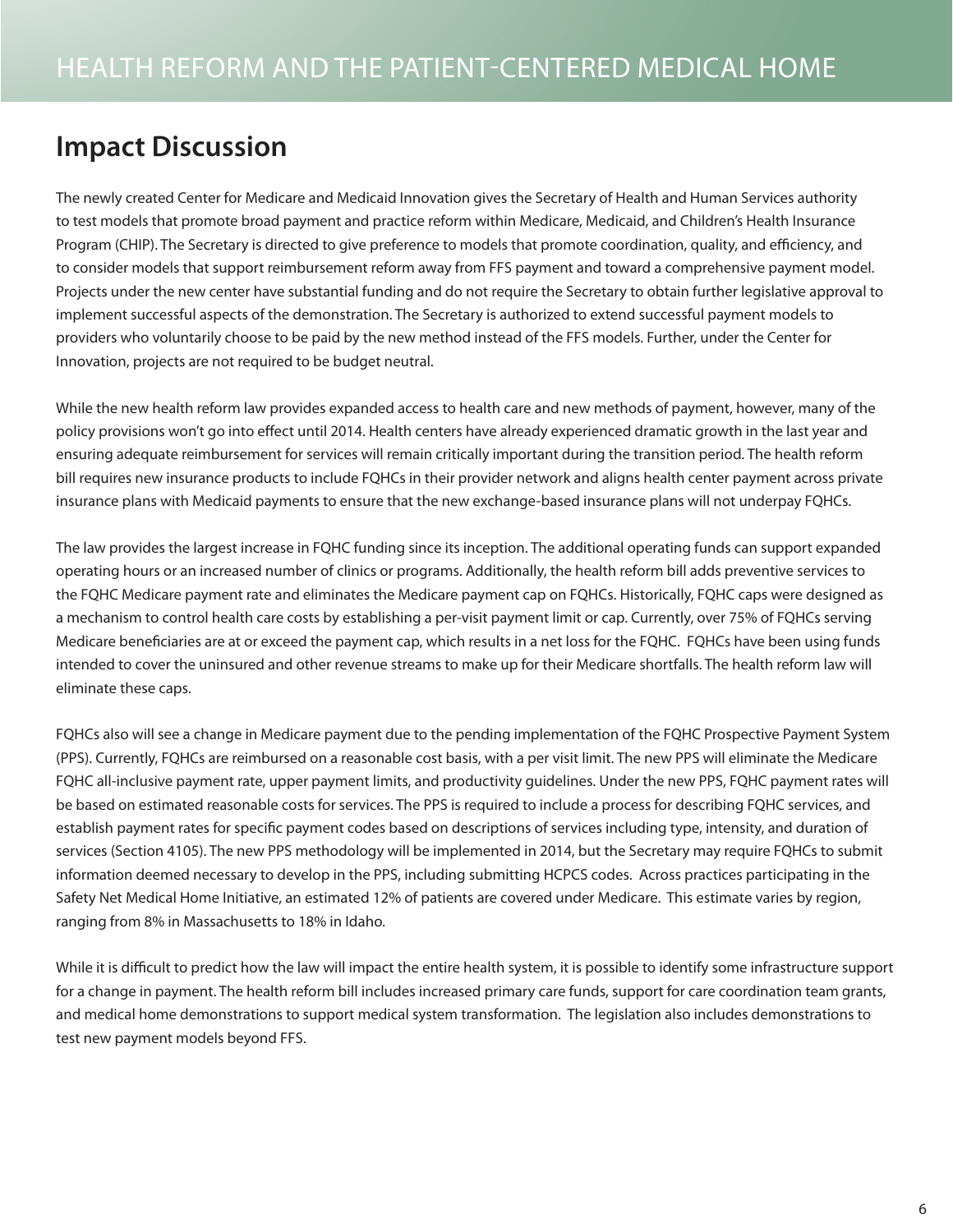# <span id="page-6-0"></span>**Health Reform Law Timeline Related to Medical Home Provisions7**

#### 2010

- Pediatric Medicaid ACO demonstration initiated.
- Medication management demonstration targeted for patients with multiple chronic illnesses established.
- High-risk pool to provide health coverage for individuals with pre-existing medical conditions launched.
- Private new group and individual health plans to cover certain preventive services and immunizations without cost-sharing required.
- Dependent coverage for children up to age 26 in all individual and group policies established.
- Payment protections for rural low-volume Medicare providers extended.
- Medicaid state early expansion option scaling up to 133% of FPL initiated.

#### 2011

- CMS Innovation Center to test innovative payment and service delivery models with a focus on reducing cost and improving quality launched.
- Medicaid medical home state option with enhanced FMAP where enrollees with two or more chronic conditions can designate a health home established.
- Community Collaborative Care Network established.
- Increased funding for state demonstration programs to evaluate alternative reform models over five years initiated.
- Medicare wellness and preventive care services covered.
- Preventive services and elimination of cost-sharing in Medicaid enacted.
- Increased reimbursement for Medicare with 10% bonus payment for primary care physicians and general surgeons initiated.

#### 2012

- Medicare ACO medical home demonstration with physician and nurse practitioner directed home-based primary care teams incentive payment based on shared savings launched.
- Hospital value-based purchasing program to incentivize enhanced quality outcomes for acute care hospitals established.

#### 2013

- Incentives for state Medicaid to cover evidence-based preventive services without cost-sharing enacted.
- Public reporting of physician performance enacted.
- Qualified health plans required to offer essential health benefits package.
- States that eliminate cost-sharing for recommended preventive services and immunizations are eligible to receive a 1% increase in their FMAP for those services.
- National pilot on payment bundling to increase collaboration and improve coordination of care enacted.
- Medicaid primary care payment rate increased to Medicare rate.
- Community health teams demonstration enacted.

#### 2014

- Medicaid expanded to all individuals under age 65 with incomes up to 133% of FPL.
- Exclusions based on pre-existing conditions prohibited.
- Discrimination based on health status prohibited.
- Individuals required to carry health insurance.

#### 2015

• Physician Quality Reporting Initiative penalties are implemented at 1.5 % in 2015 and 2% in 2016 and beyond.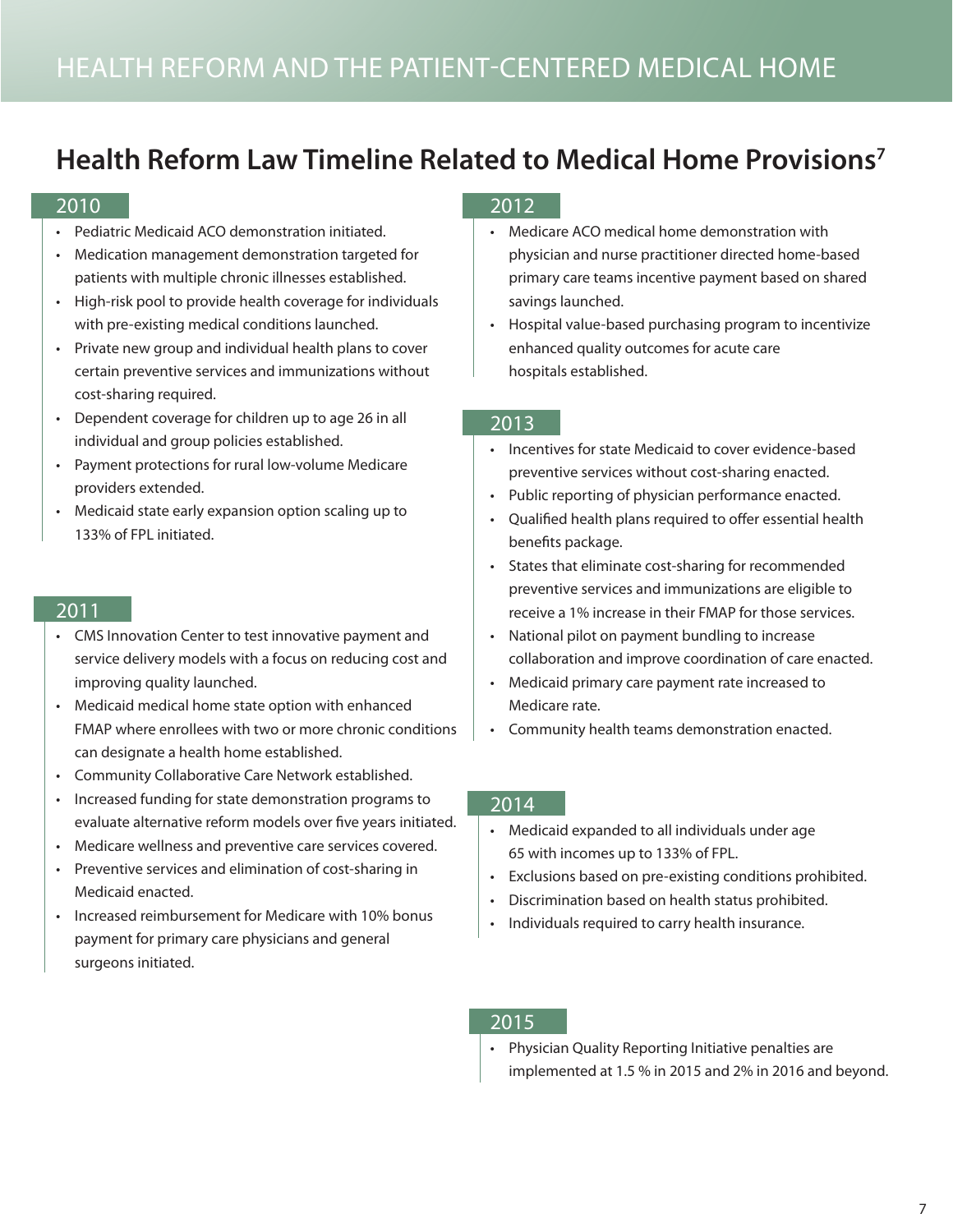# <span id="page-7-0"></span>**Glossary**

### ACOs

Accountable Care Organizations (ACOs) will be comprised of providers who voluntarily meet specified criteria, including reporting quality measures. ACOs will share in or fully retain the cost-savings they achieve for Medicare and Medicaid programs depending on the adopted payment model. ACOs are expected to manage the full continuum of patient care and are held accountable for overall costs and quality of care for a defined population. ACOs may be comprised of a variety of networks, from large integrated delivery systems to physician-led hospital groups, multispecialty practice groups, group physician practices or health center networks. ACOs may receive bundled or global payments for services, or contract on a shared savings basis.

### Bundled Payments

Bundled payments occur at the chronic care condition or episode of care level. They make a single payment for all services related to a treatment or condition, potentially spanning multiple providers in multiple settings and may be adjusted for case severity. Providers assume financial risk for the cost of services associated with a particular condition or treatment as well as costs associated with preventable complications, but not for the occurrence of the medical conditions (insurance risk). Bundled payment supports coordination of care by sharing payment for treatment/ condition across multiple providers in multiple settings. Financial risk is mitigated by reinsurance or other ways to limit or cap risk. Bundled payments are seen as the middle ground between fee for service and global payment for all services.

### Global Payment

Global payments, or capitation, bundle the payment at the patient level and are fixed dollar payments for the care received during a time period (month, year). Partial global payments cover primary care and/or specialty services. Full global payments cover primary, specialty, hospital, and other covered services. Global payments place providers at some risk for the occurrence of medical conditions (insurance risk) as well as management of occurring conditions (clinical risk). Providers are protected from the total insurance risk by risk adjustment of payments,reinsurance and other models which limit or cap risk. Global payments are designed to contain costs, encourage integration and coordination and reduce unnecessary services. Global payments may include added incentives for improving the quality of care. Global payment systems can be administratively complex for providers and require additional infrastructure to help manage financial risk. The risk and administrative burden in global payment potentially excludes small provider groups or solo practitioners.

### Shared Savings

Shared savings arrangements are similar to global payment arrangements, except that the provider entity bears no risk for financial losses should expenditures exceed what was budgeted or targeted. Also, rather than have the provider entity retain all of the savings that it might generate through its efforts, those savings are shared with the payer. The extent to which savings are shared is often dependent upon performance on metrics that can assess access, patient experience, clinical quality and/or efficiency. Finally, shared savings arrangements are more likely than global payment arrangements to exclude some services (e.g., mental health).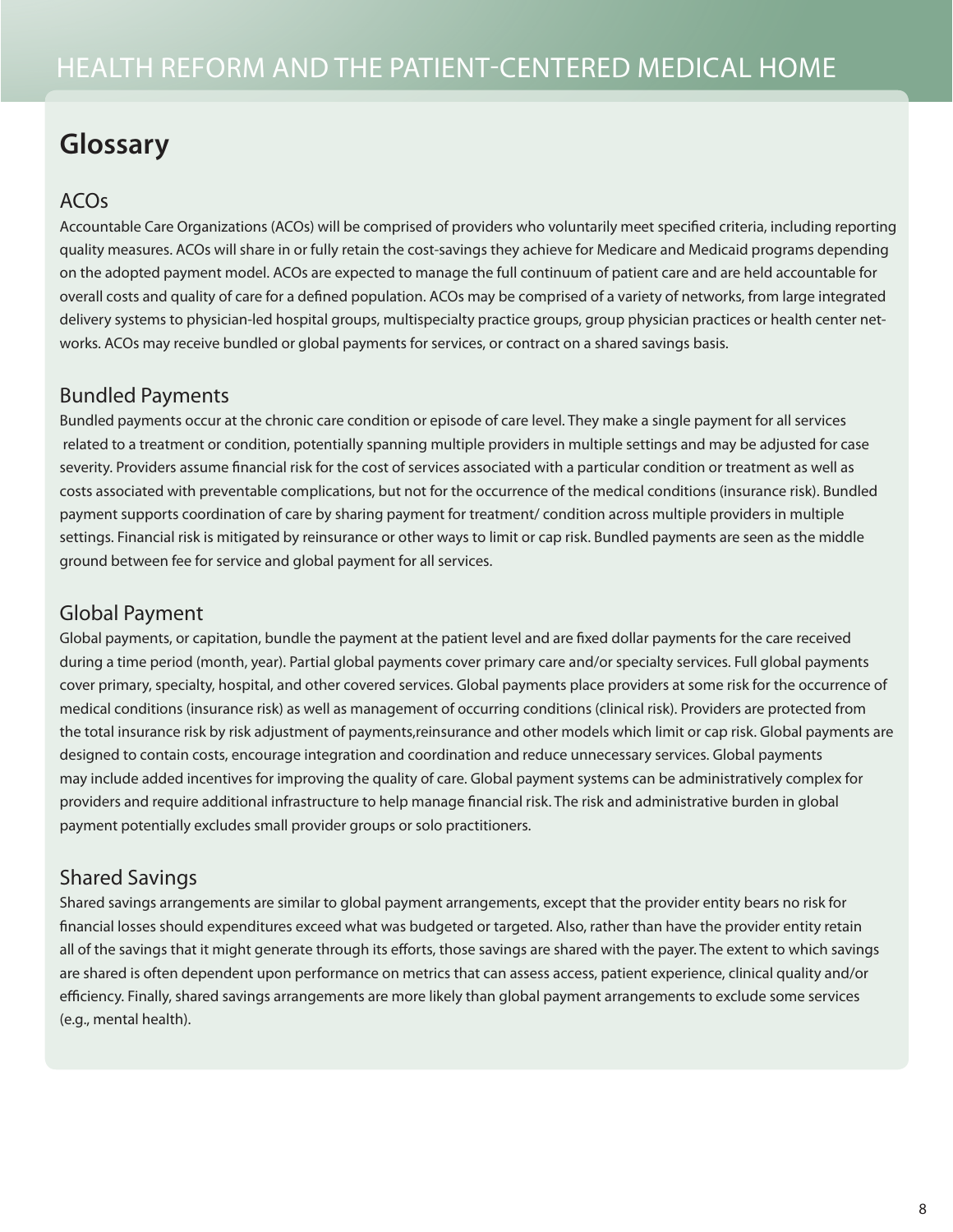<span id="page-8-0"></span>The Safety Net Medical Home Initiative will provide updates on health reform and other policy initiatives pertinent to medical home transformation in the safety net. For updates and additional information, refer to: www.safetynetmedicalhome.org.

# **Resources**

The following are websites and journal articles that provide more information health reform and the Patient-Centered Medical Home.

Abrams MK, Schor EL, Schoenbaum SC. How Physician Practices Could Share Personnel and Resources to Support Medical Homes. *Health Aff.* 2010; 29(6):1194–99.

American College of Physicians. Patient centered medical home. [click here.](http://www.acponline.org/running_practice/pcmh/) Accessed July, 2010

Cutler DM, Davis, K, Stremikis, K. The Impact of Health Reform on Health System Spending. Center for American Progress and The Commonwealth Fund. [click here.](http://www.commonwealthfund.org/~/media/Files/Publications/Case%20Study/2009/Jun/McCarthy_Geisinger_case_study_624_update.pdf) Published May, 2010. Accessed July, 2010.

Guterman S, Davis K, Stremikis K, Drake H. Innovation in Medicare and Medicaid Will Be Central to Health Reform's Success. *Health Aff.* 2010; 29(6):1188–93. [click here.](http://www.commonwealthfund.org/Publications/In-the-Literature/2010/Jun/The-Center-for-Medicare.aspx)

Kaiser Family Foundation. Health Reform. [click here.](http://healthreform.kff.org/) Accessed August, 2010.

National Academy of State Health Policy. Health Homes for Medicaid Enrollees with Chronic Conditions: A Conversation with CMS and States Regarding the ACA State Plan Option [webinar]. Published August 12, 2010[. click here.](https://cc.readytalk.com/cc/s/meetingArchive?eventId=xw79ap57faco) Accessed September 2010.

National Academy for State Health Policy. Health Reform. [click here.](http://www.nashp.org/) Accessed August, 2010.

National Association of Community Health Centers. Health Reform[. click here](http://www.nachc.org/healthreform.cfm). Accessed August, 2010.

McKethan A, McClellan M. Moving from volume-driven medicine toward accountable care. Health Affairs Blog. [click here.](http://healthaffairs.org/blog/2009/08/20/moving-from-volume-driven-medicine-toward-accountable-care/) Accessed August, 2010.

Miller H. Making Reform a Reality: ways to facilitate better healthcare payment and delivery systems and lower healthcare costs. Robert Wood Johnson Foundation. [click here.](http://www.rwjf.org/files/research/64970.pdf) Published June, 2010. Accessed July, 2010.

Robert Wood Johnson Foundation. Charting a Path for Health Care Payment Reform: recommendations from the field. [click here.](http://www.rwjf.org/files/research/64971.pdf) Published July 17, 2010. Accessed August, 2010

Rittenhouse D, Shortell S, Fisher E. Primary Care and Accountable Care — Two Essential Elements Of Delivery-System Reform. *N Engl J Med.* [click here.](http://healthpolicyandreform.nejm.org/?p=2205) Published October 28, 2009. Accessed August, 2009.

The Patient Protection and Affordable Care Act of 2010 (Public Law 111-148 124 Stat. 119), as amended by the Health Care and Education Reconciliation Act of 2010 (Pub. L. 111-152, 124 Stat. 1029). Federal Register[. click here.](http://frwebgate.access.gpo.gov/cgi-bin/getdoc.cgi?dbname=111_cong_bills&docid=f:h3590enr.txt.pdf) Accessed August, 2010.

Timeline for Health Care Reform Implementation: health insurance provisions. The Commonwealth Fund. [click here.](http://www.commonwealthfund.org/Health-Reform/Health-Reform-Resource.aspx)  Published August, 2010. Accessed August, 2010.

# **Terms**

- **ACO:** Accountable care organization
- **FFS:** Fee-for-service

**P4P:** Pay for performance

- **PMPM:** Per member per month payment
- **PMPY:** Per member per year payment
- **PPACA:** Patient Protection and Affordable Care Act
- **PPS:** Prospective payment system, a reimbursement mechanism where providers are paid a flat rate per case

**PQRI:** Physician Quality Reporting Initiative